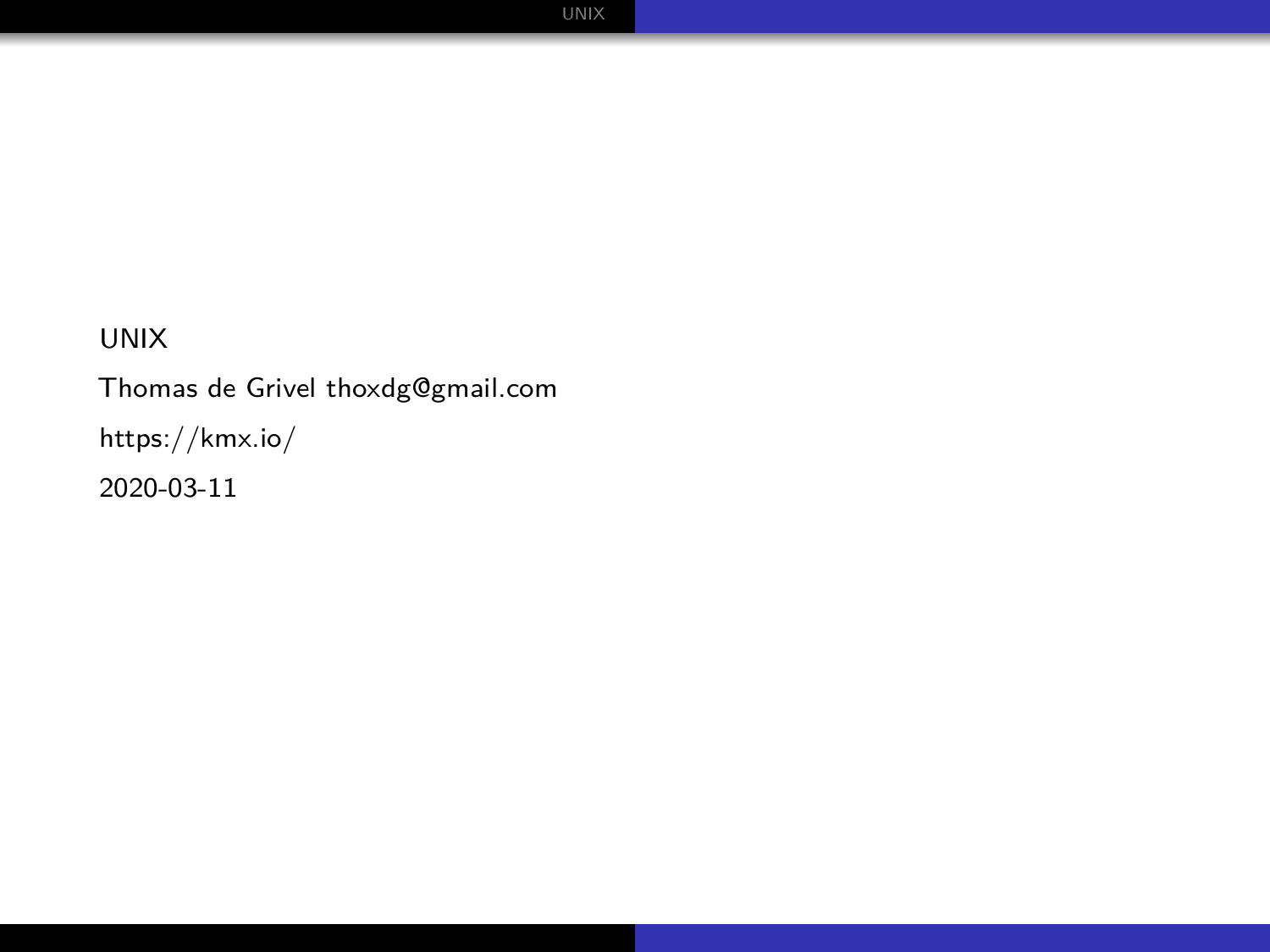## <span id="page-1-0"></span>Section 1

[UNIX](#page-1-0)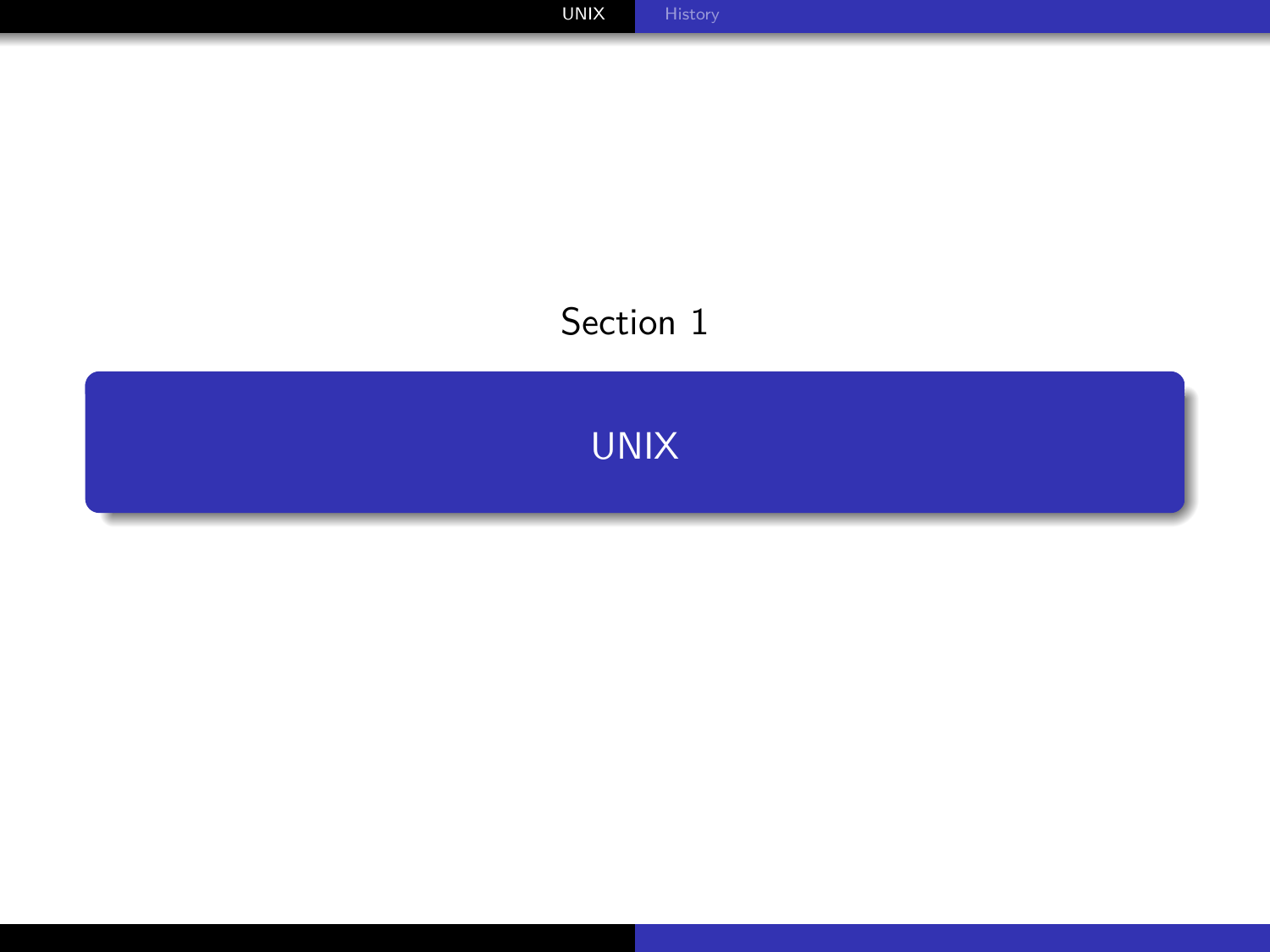## <span id="page-2-0"></span>Subsection 1

[History](#page-2-0)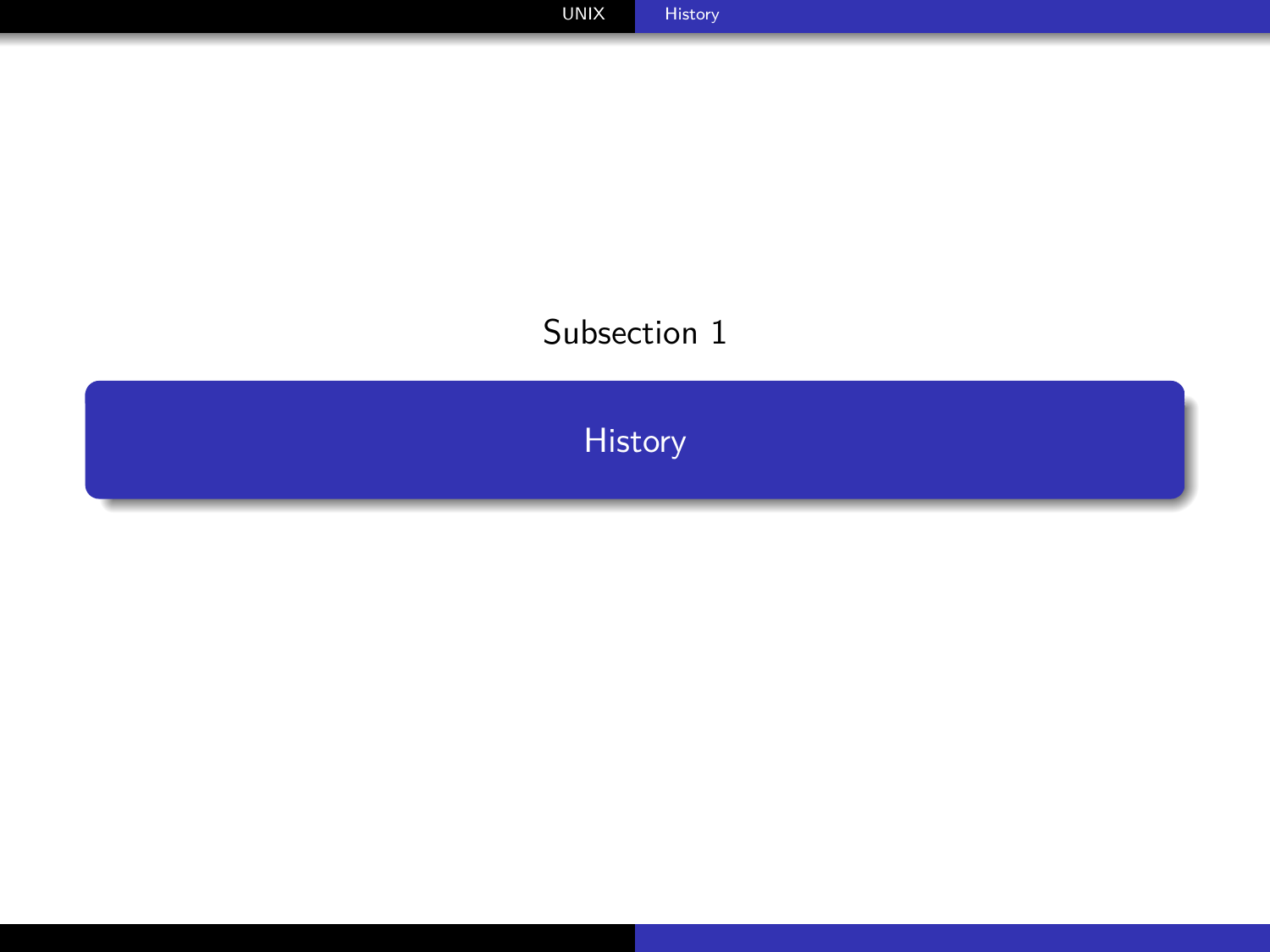[UNIX](#page-1-0) [History](#page-2-0)

### Diagram

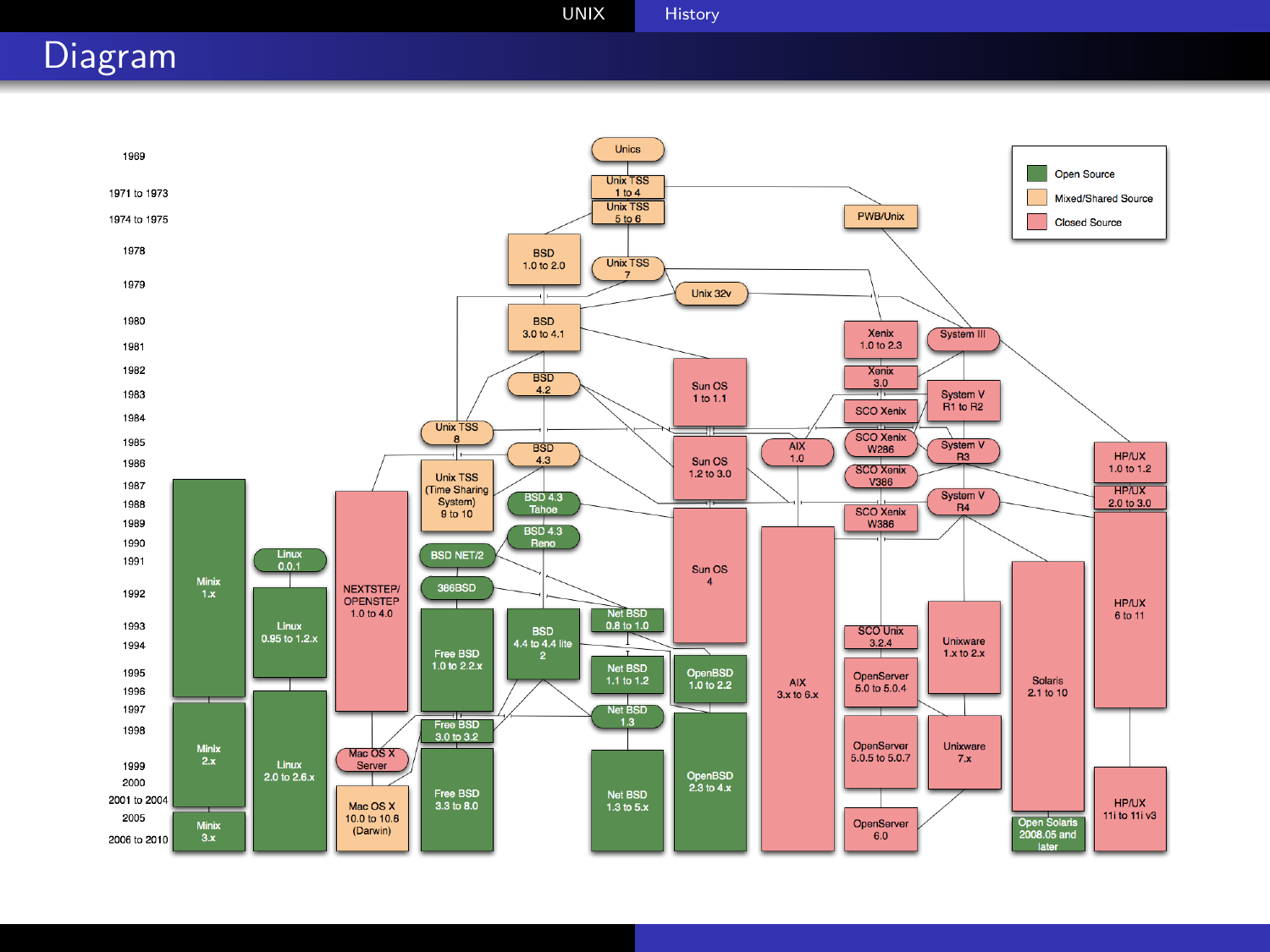|                | <b>UNIX</b> | <b>History</b> |  |
|----------------|-------------|----------------|--|
| <b>Multics</b> |             |                |  |

1960

#### Companies

- MIT
- AT&T Bell labs
- **General Electric**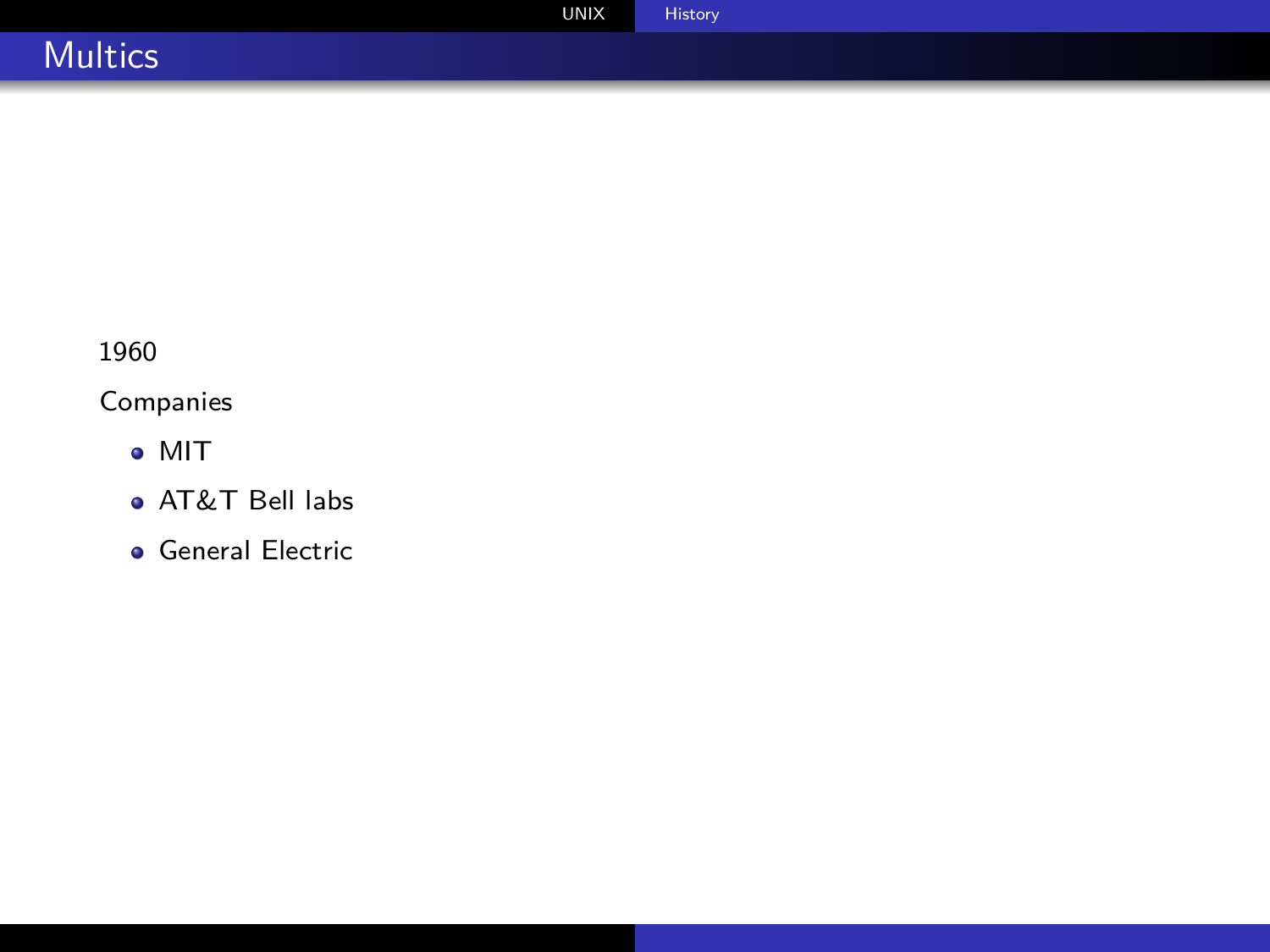

#### AT&T Bell Labs 1970

#### Developers

- Ken Thompson
- Dennis Ritchie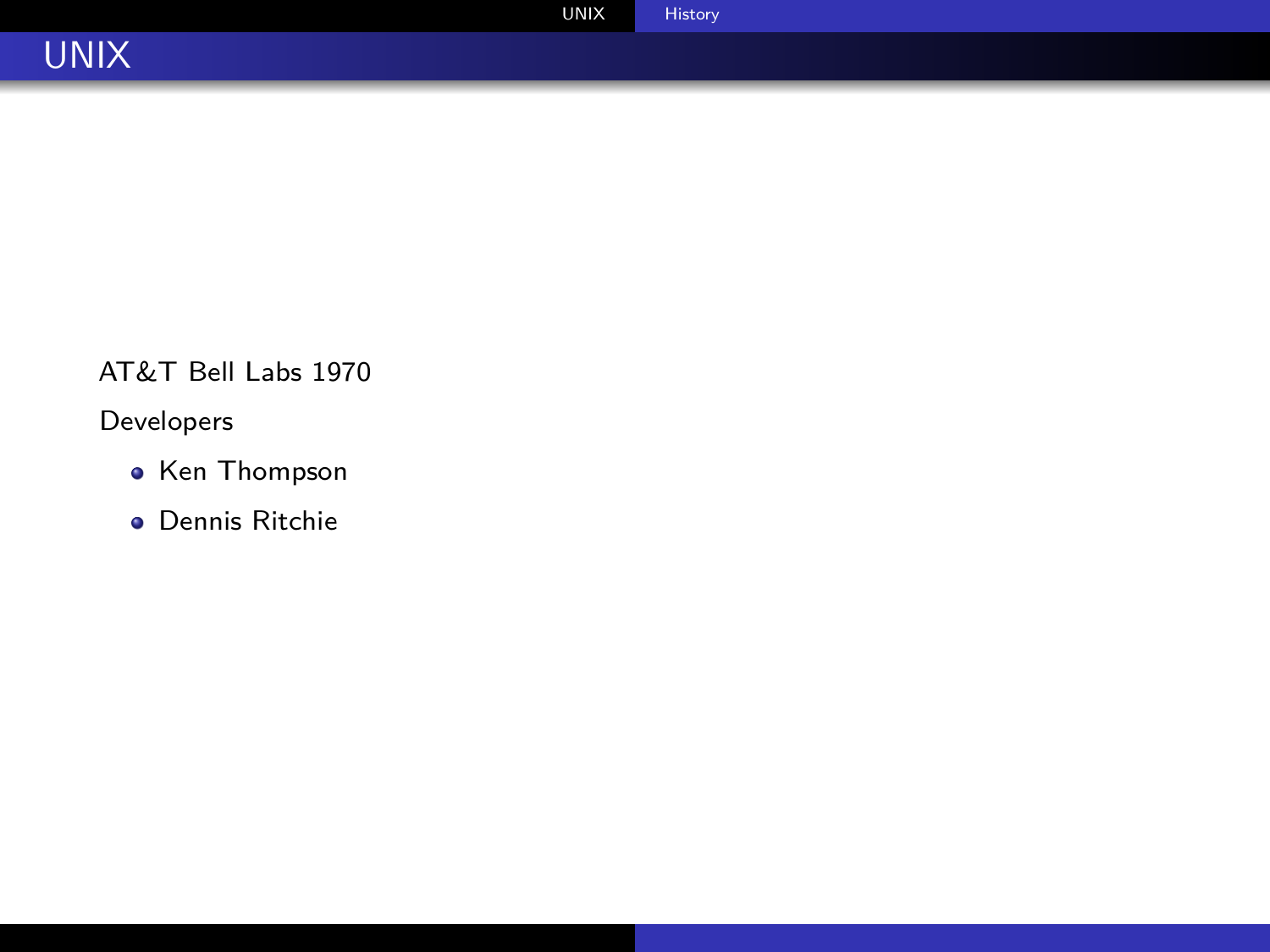| <b>UNIX</b>          | History |
|----------------------|---------|
| <b>Berkeley Unix</b> |         |

#### 1974

Licensed by AT&T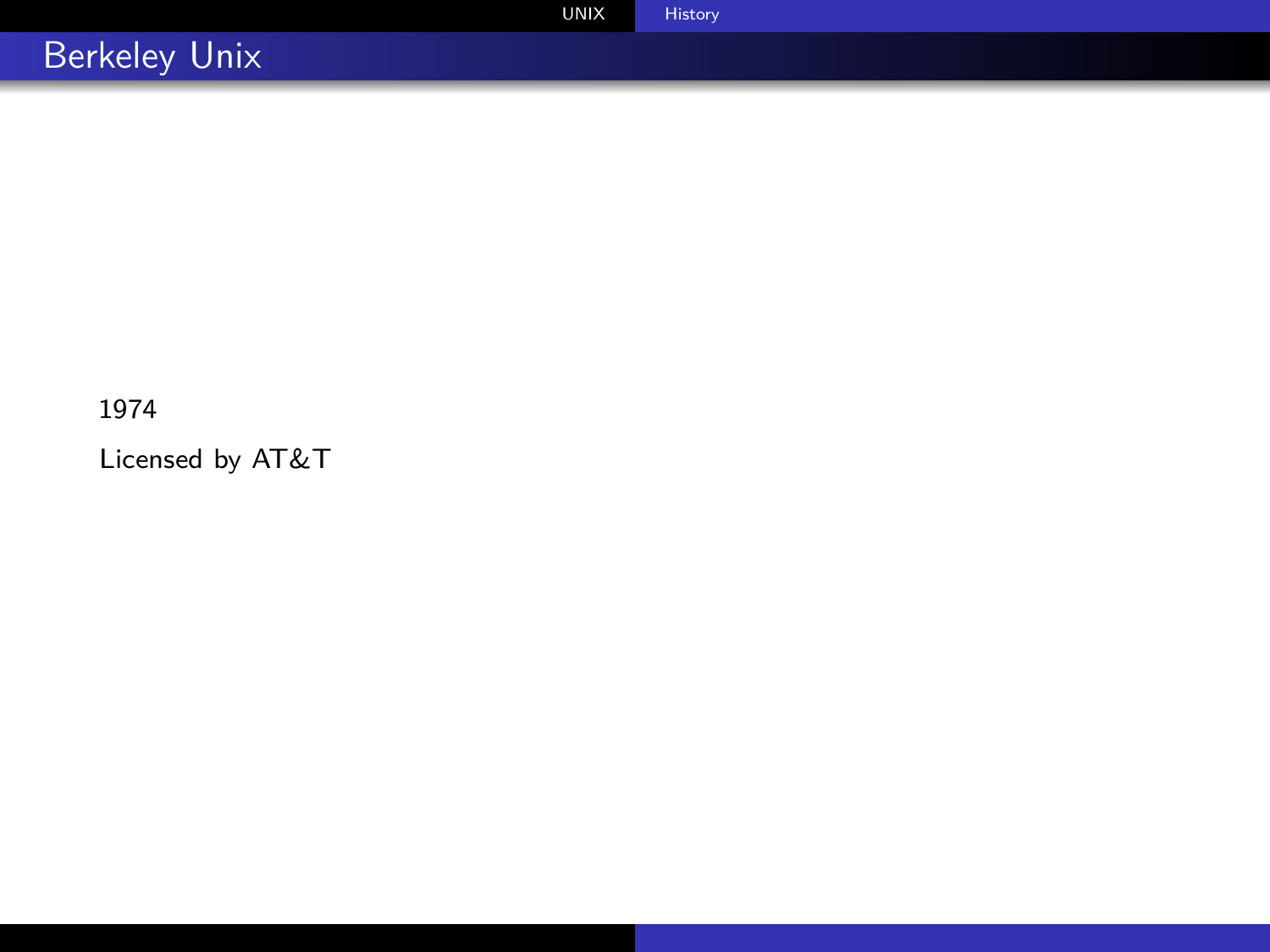# Berkeley Software Distribution

1979

 $\bullet$  vi

 $\bullet$  csh

Licensed by AT&T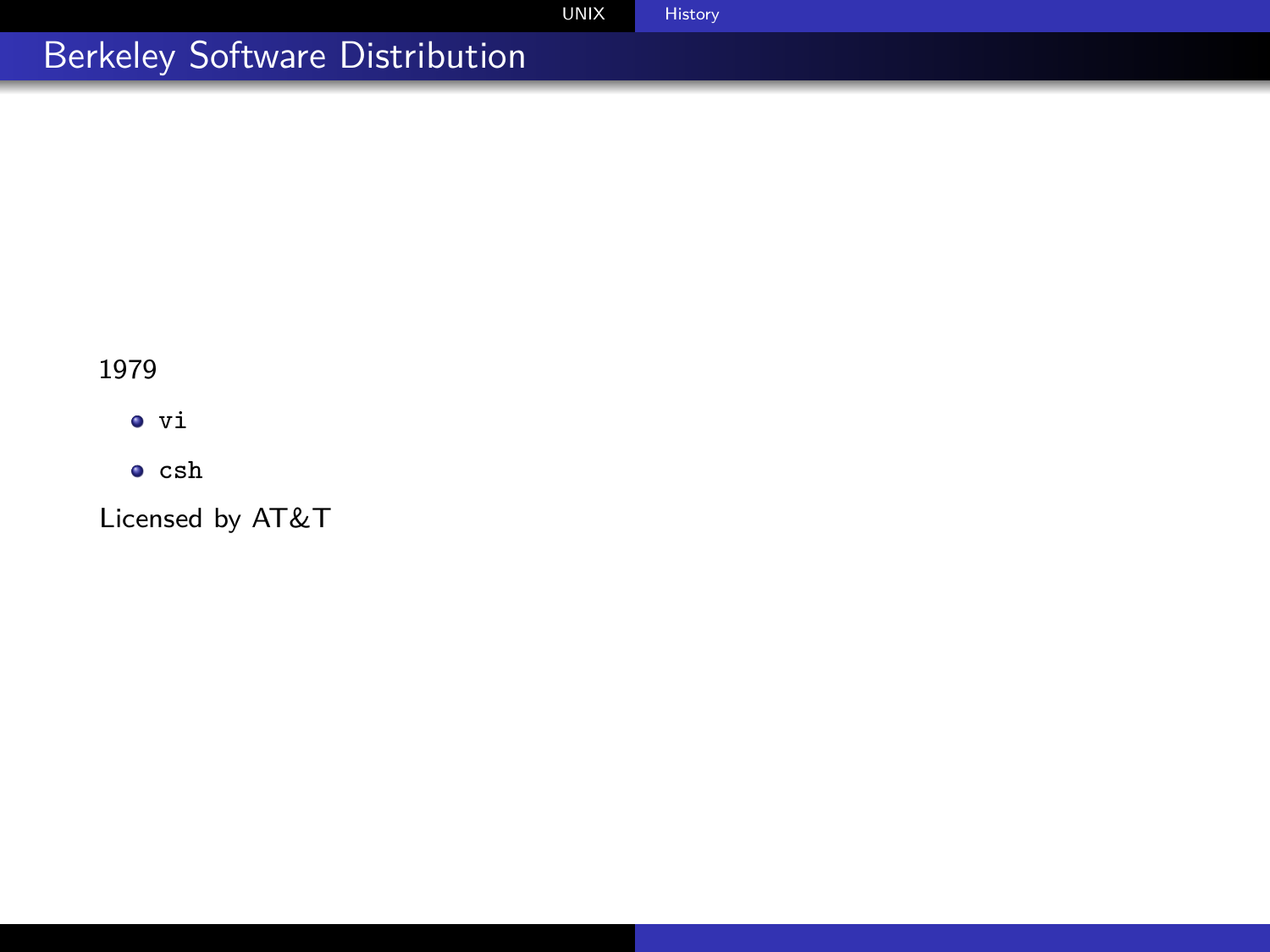Copyright (c) <year> <copyright holder>. All rights reserved.

Redistribution and use in source and binary forms are permitted provided that the above copyright notice and this paragraph are duplicated in all such forms and that any documentation, advertising materials, and other materials related to such distribution and use acknowledge that the software was developed by the <organization>. The name of the <organization> may not be used to endorse or promote products derived from this software without specific prior written permission. THIS SOFTWARE IS PROVIDED ``AS IS'' AND WITHOUT ANY EXPRESS OR IMPLIED WARRANTIES, INCLUDING, WITHOUT LIMITATION, THE IMPLIED WARRANTIES OF MERCHANTABILITY AND FITNESS FOR A PARTICULAR PURPOSE.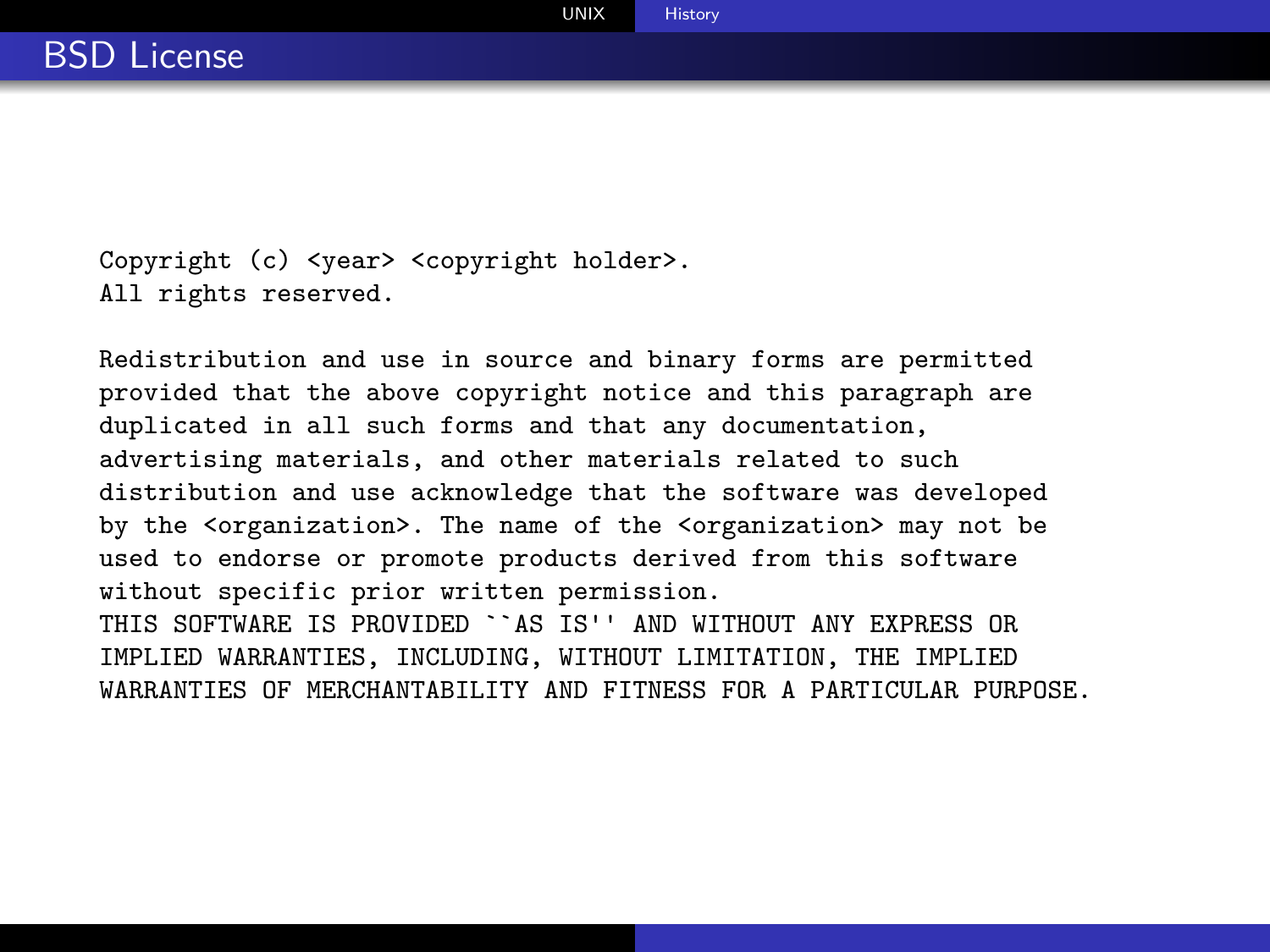|       | <b>UNIX</b> | History |
|-------|-------------|---------|
| Net/1 |             |         |

June 1989

Basis for

- NetBSD
- FreeBSD

Under BSD License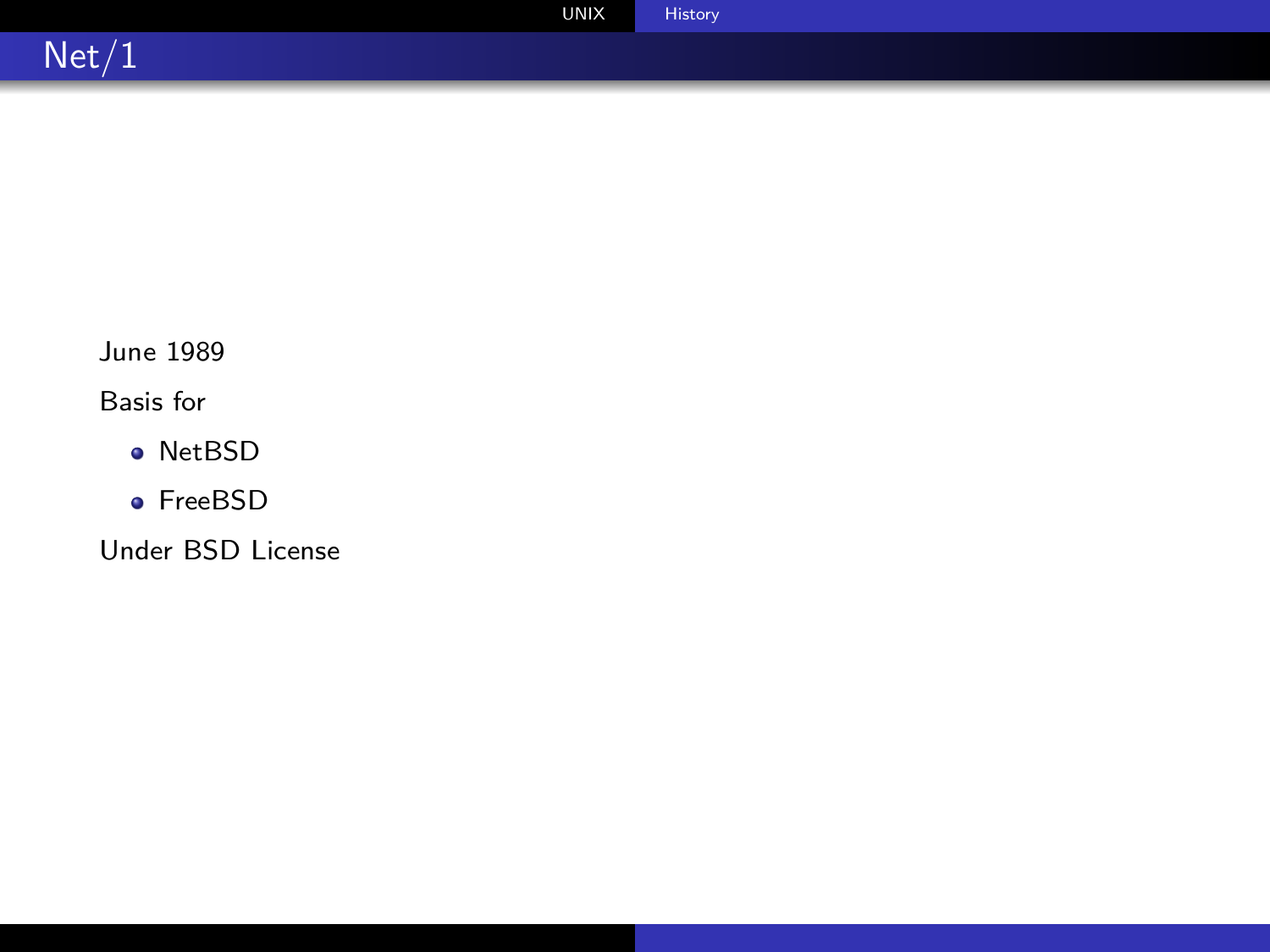|                          | <b>UNIX</b> | History <sup>1</sup> |
|--------------------------|-------------|----------------------|
| <b>A</b><br><b>Minix</b> |             |                      |

Andrew S. Tannenbaum

- For teaching
- Not BSD
- GPL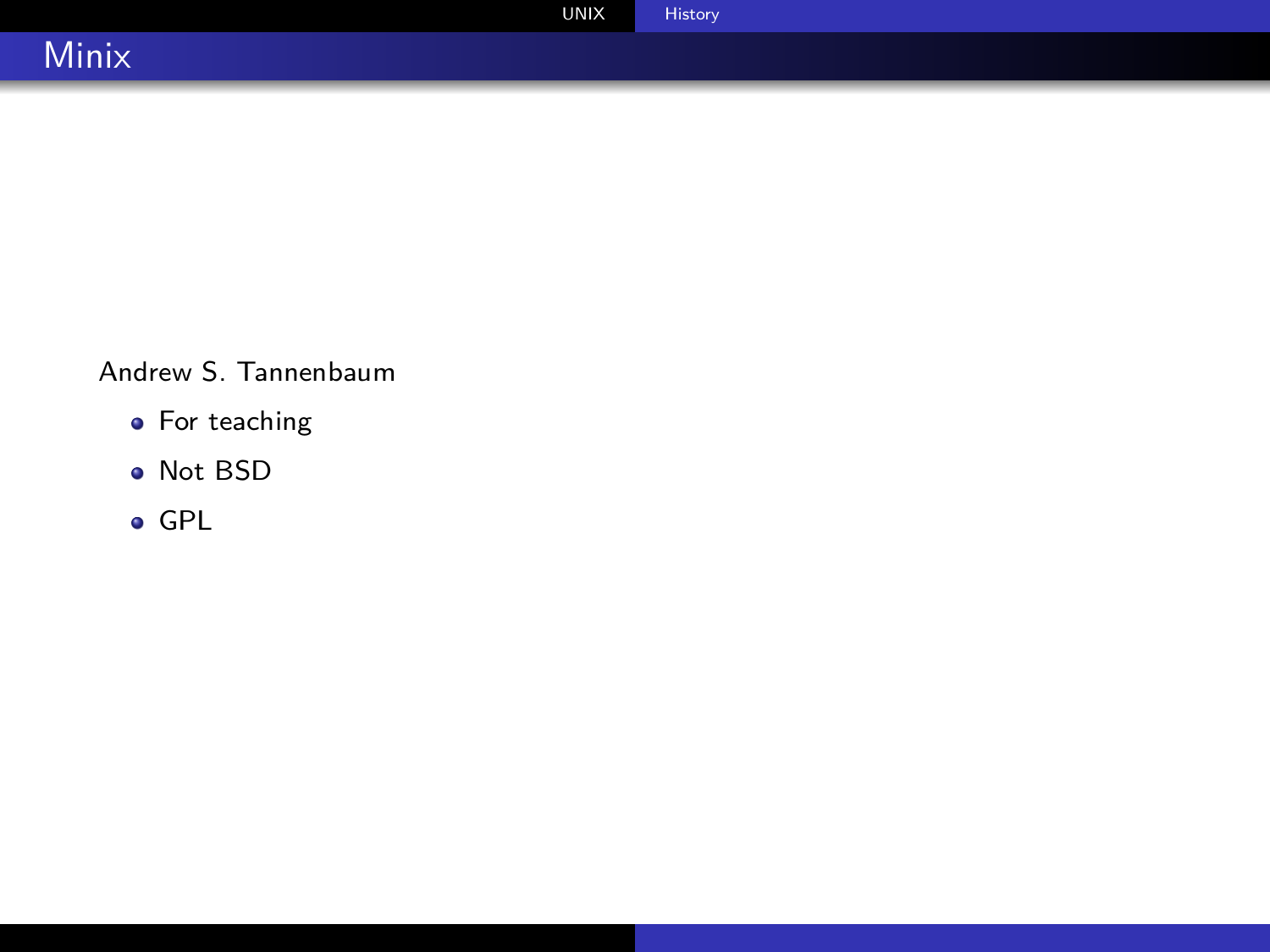|               | <b>UNIX</b> | <b>History</b> |  |
|---------------|-------------|----------------|--|
| . .<br>Linux. |             |                |  |

### Linus Torvalds

- Inspired by Minix
- Not BSD
- GPL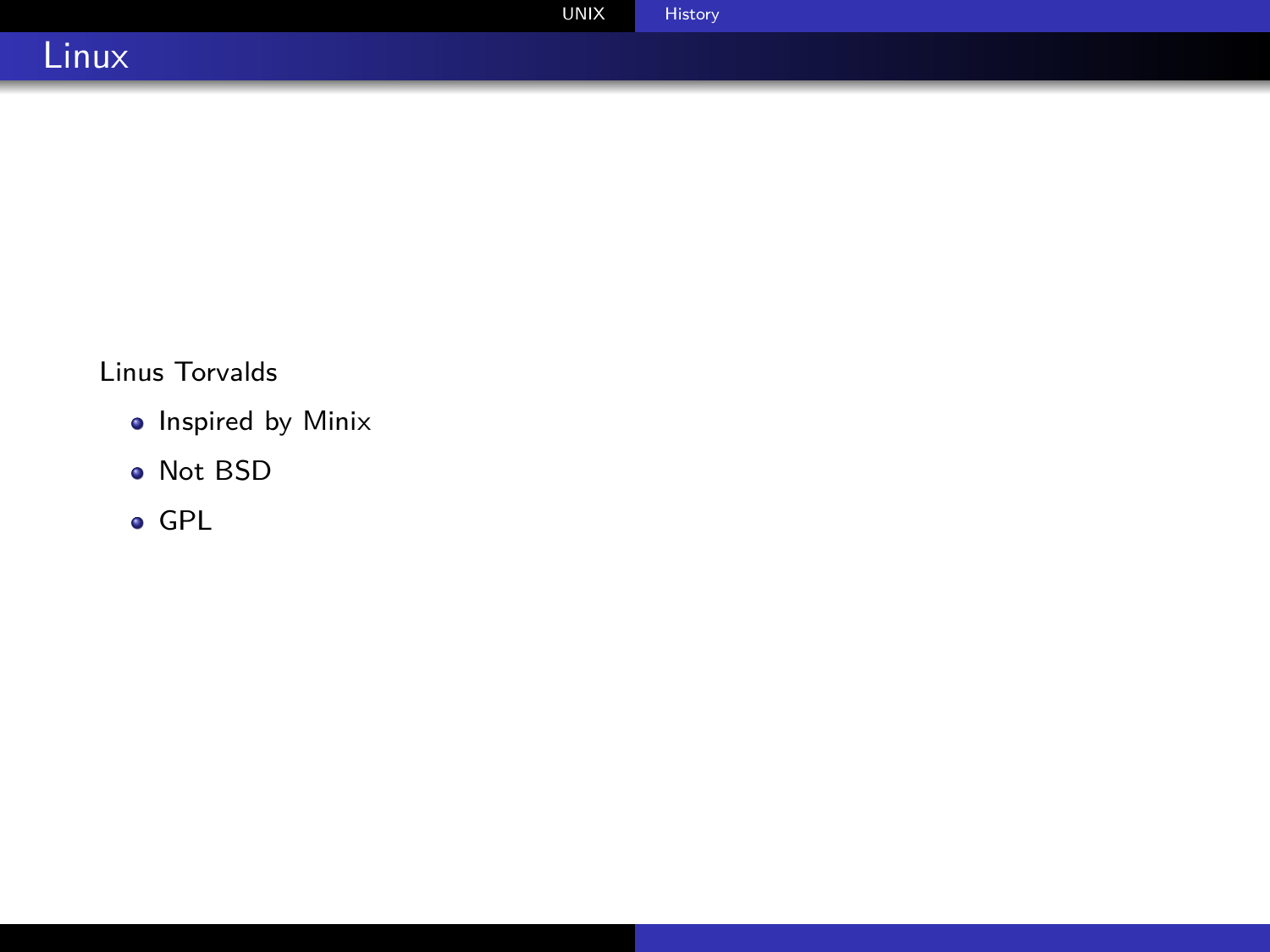|               | <b>UNIX</b> | History |
|---------------|-------------|---------|
| <b>NetBSD</b> |             |         |
|               |             |         |

Computer Systems Research Group of the University of California, Berkeley

- Started in 1993 from Net/2 and 386BSD
- BSD License (two, three, and four-clause variants)
- **Portable**

Founders :

- Chris Demetriou
- **Theo de Raadt**
- Adam Glass
- Charles Hannum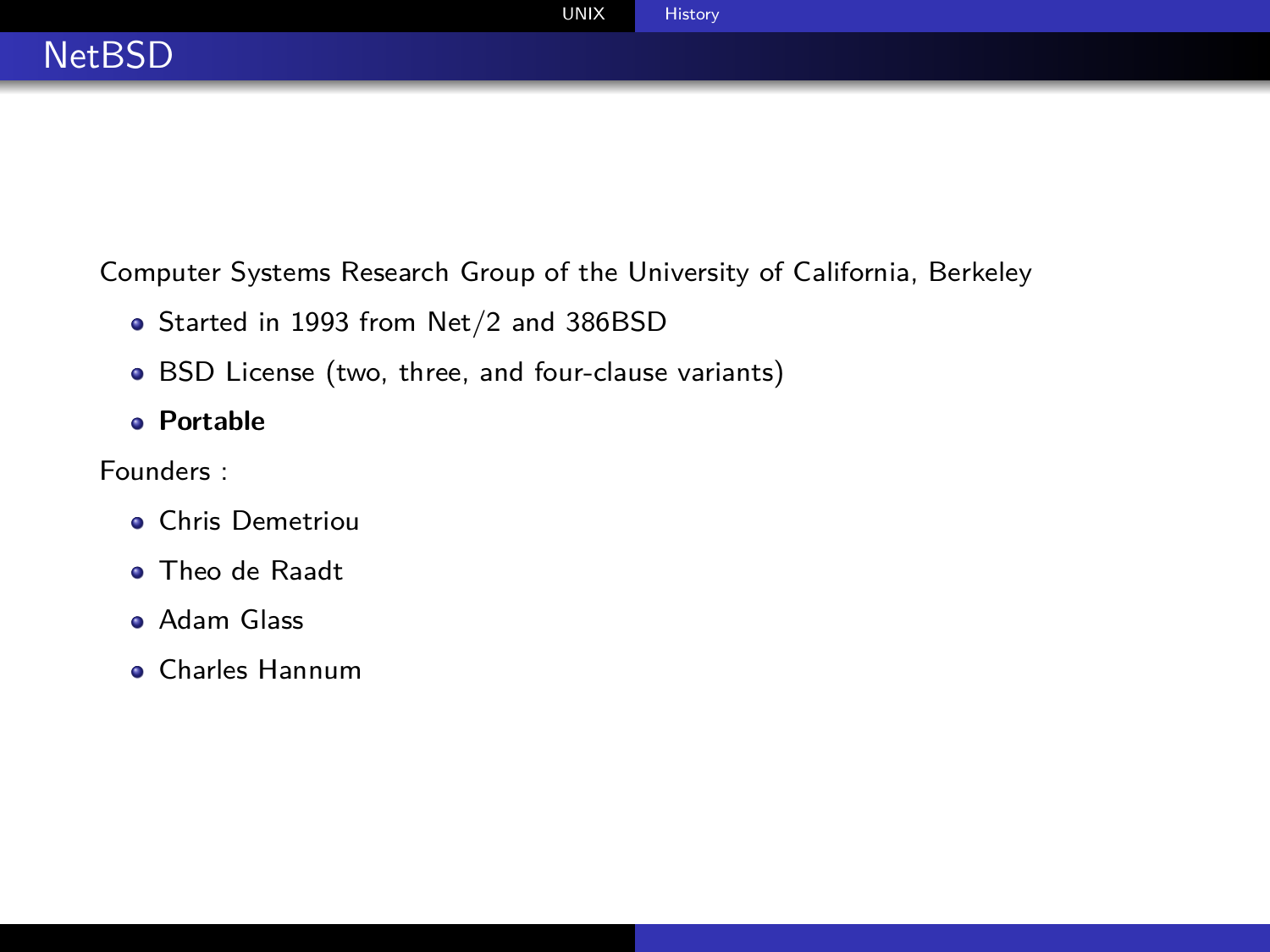- Started in 1993 also from 386BSD
- FreeBSD 2.0 in 1994, without code from AT&T
- **Fast** jemalloc in base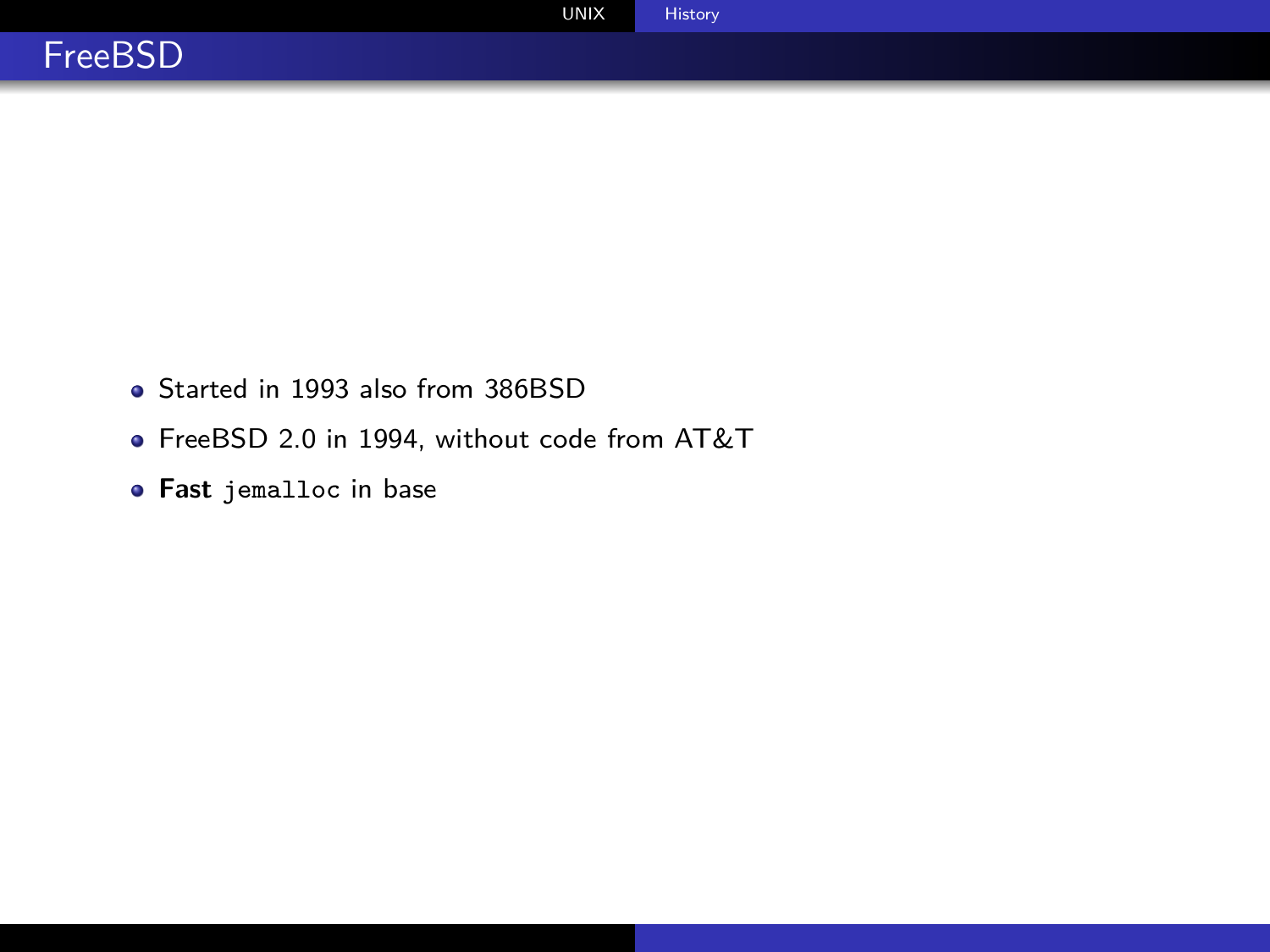Theo de Raadt

- **e** forked from NetBSD in 1995
- **Secure by default**
- Home of CARP, cwm, httpd, LibreSSL, OpenBGPD, OpenIKED, **OpenNTPD**, OpenOSPFD, OpenRsync, OpenSMTPD, **OpenSSH**, PF, pfsync, sndio, spamd, Xenocara